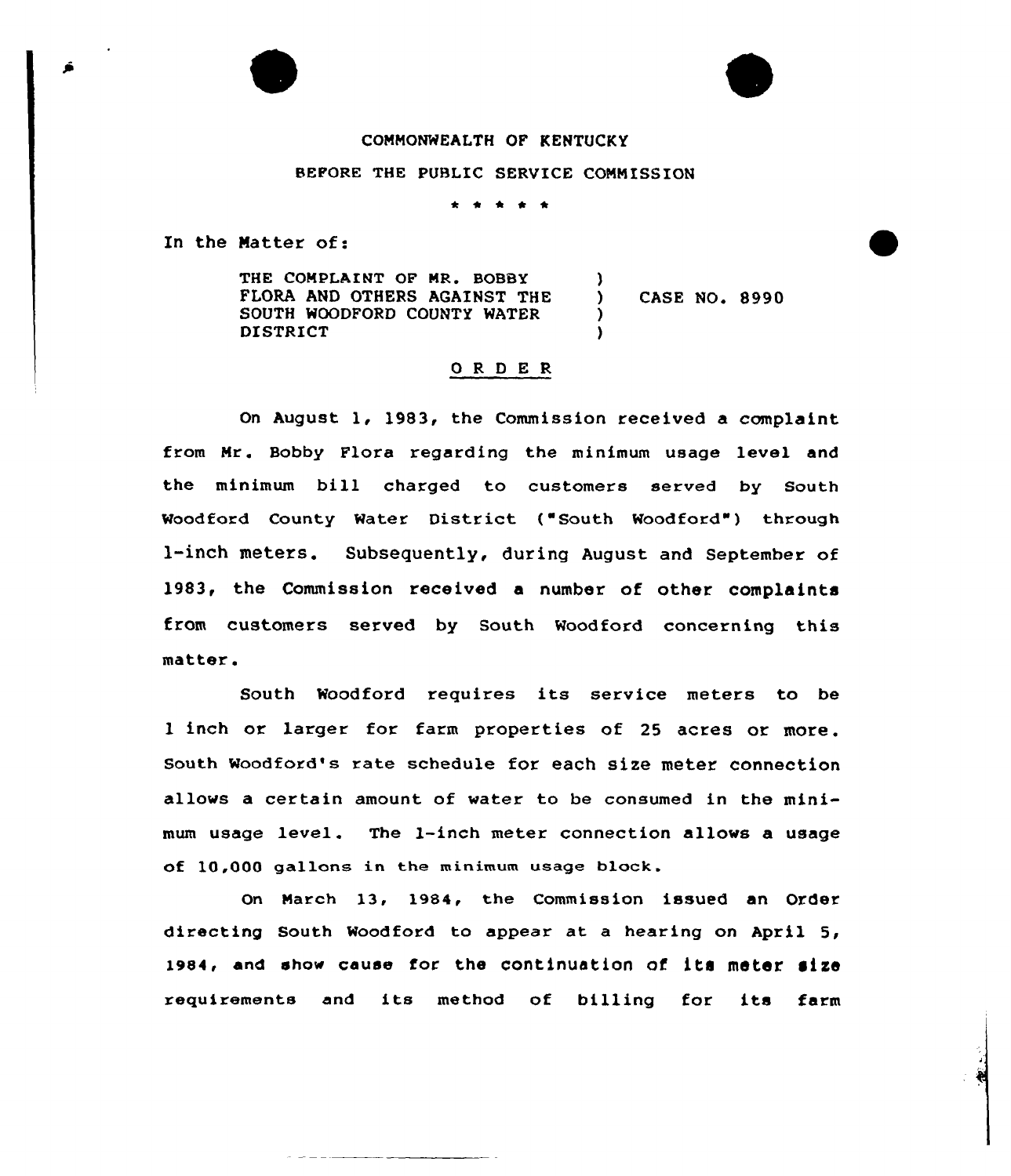customers. On Narch 14, 1984, the Commission issued an Order directing South Waodford to give notice to its customers setting forth the date, time, p1ace and purpose of the hearing and to include a statement to the effect that, should the Commission determine that its meter size requirements and billing method for farm customers are improper, a revenue deficiency could result, thereby resulting in a rate increase applicable to all of its customers. On April 5, 1984, <sup>a</sup> hearing was held in this matter at the Commission's offices in Frankfort, Kentucky. Representatives from South Woodford and several of its customers who had written letters of complaint attended the hearing. Neither South Woodford nor its customers were represented by an attorney.

## FINDINGS IN THIS NATTER

The Commission, after consideration of the evidence of record and being advised, is of the opinion and finds that:

1. South Woodford requires farm properties of <sup>25</sup> acres or more to be served through meters 1 inch or larger. The Commission is of the opinion that the size of a farm is not an appropriate basis for a meter size requirement and, further, that South Woadford's criteria for meter sizes should be based on anticipated water usage.

2. In Case No. 8762, dated Dune 15, 1983, An Application of South Woodford For An Adjustment of Rates Pursuant to the Alternative Procedure Far Small Utilities, the

 $-2-$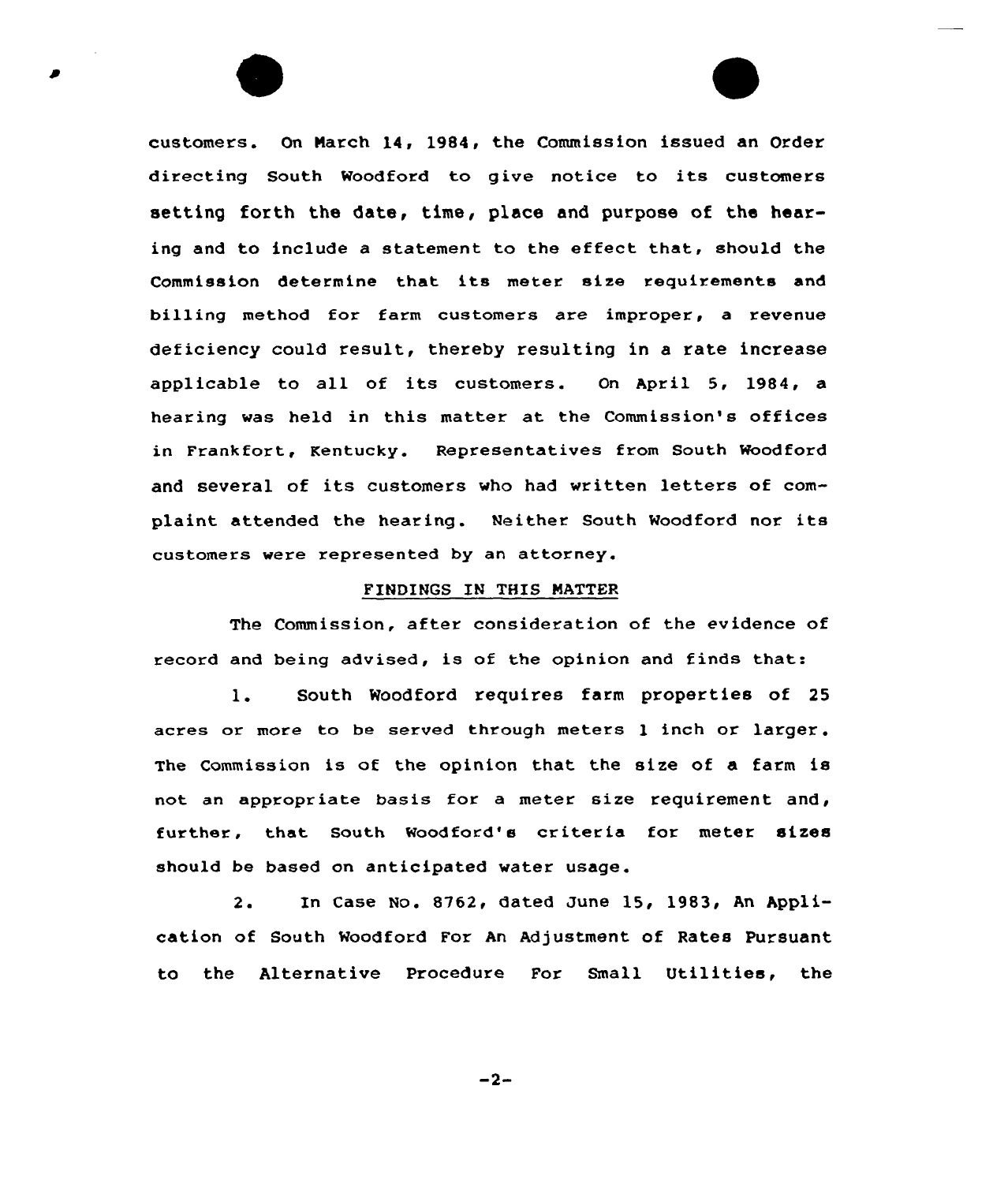Commission approved a rate schedule that applied various usage levels for different size meter connections. The 1-inch connection allows a usage of 10,000 gallons in the minimum usage block and a minimum bill of \$21.75.

3. South Woodford's billing records indicate that it serves approximately <sup>152</sup> customers who are connected to 1-inch meters and approximately 112 of these customers use less than the minimum usage allowance.

4. By consolidating South Woodford's rate schedules into one to serve all customers, regardless of the size of the meter they are connected to, the customers presently being charged under the 5/8 x 3/4-inch rate may receive an increase in rates. These customers were notified of this possibility and have raised no objections.

5. South Woodford stated at the hearing that it had no objections to one rate schedule and one minimum bill which would be applicable to all customers.

6. South Woodford's customers who are connected to a 1-inch meter but consistently use less than the minimum usage allowance are subsidizing the other customers served by South Woodford. Therefore, the Commission should establish a single rate schedule with one minimum bill to be charged to all customers.

7. The consolidation of South Woodford's rate schedules will not result in operating revenues in excess of the revenue granted in Case No. 8762.

 $-3-$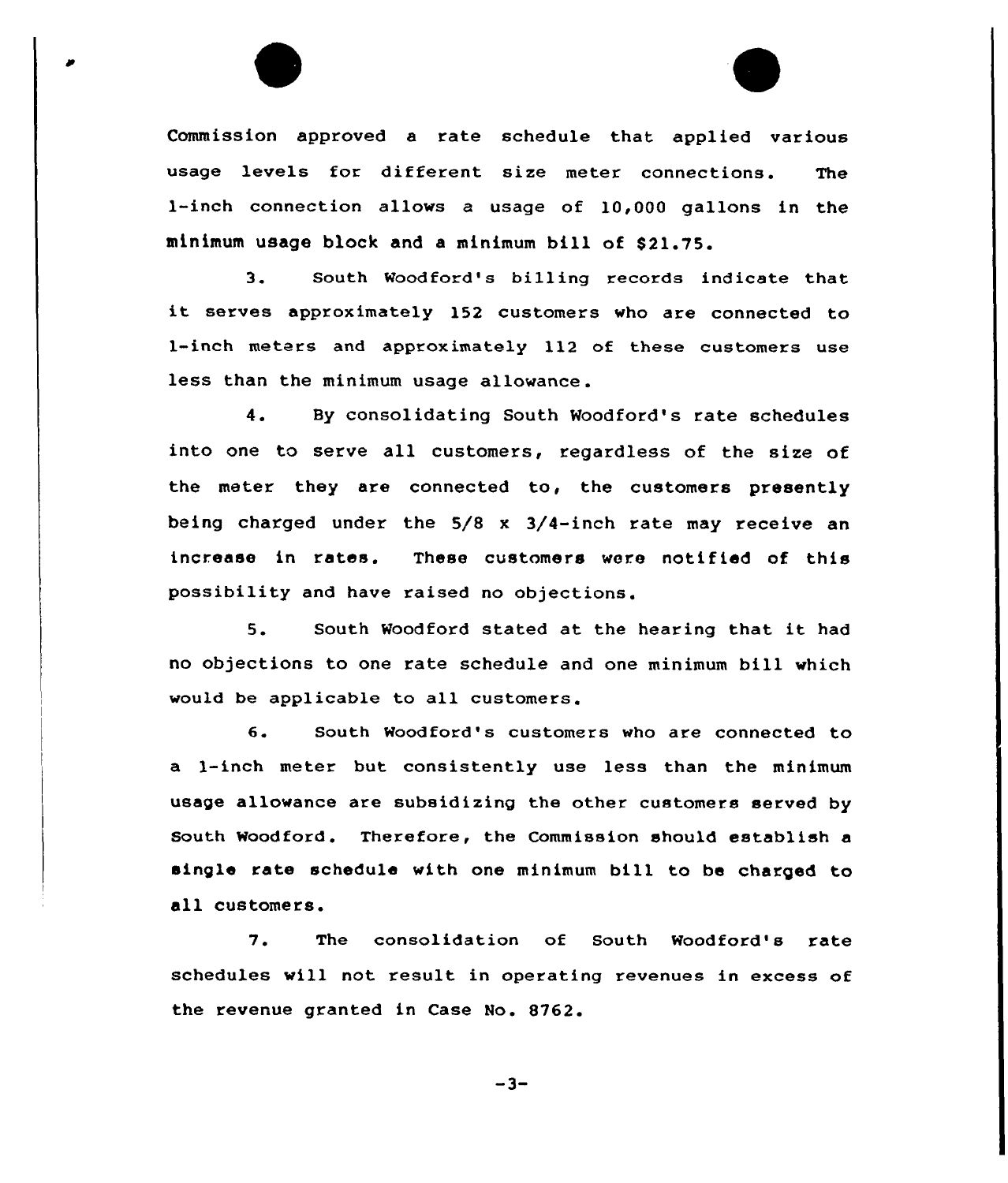8. The rates in Appendix A are the fair, just and reasonable rates to be charged by South Woodford for water service rendered to its customers.

IT IS THEREFORE ORDERED that the rates in Appendix A be and they hereby are approved as the fair, just and reasonable rates to be charged by South Noodford effective on and after the next full billing cycle.

IT IS FURTHER ORDERED that South Woodford shall establish criteria for determining meter size in accordance with Finding No. l herein.

IT IS FURTHER ORDERED that South Woodford shall file with this Commission its revised tariff sheets setting out the rates approved herein within 30 days of the date of this Order.

Done at Frankfort, Kentucky, this 8th day of May, 1984.

PUBLIC SERVICE COMMISSION hairman  $CommIs$ 

ATTEST

**Secretary**